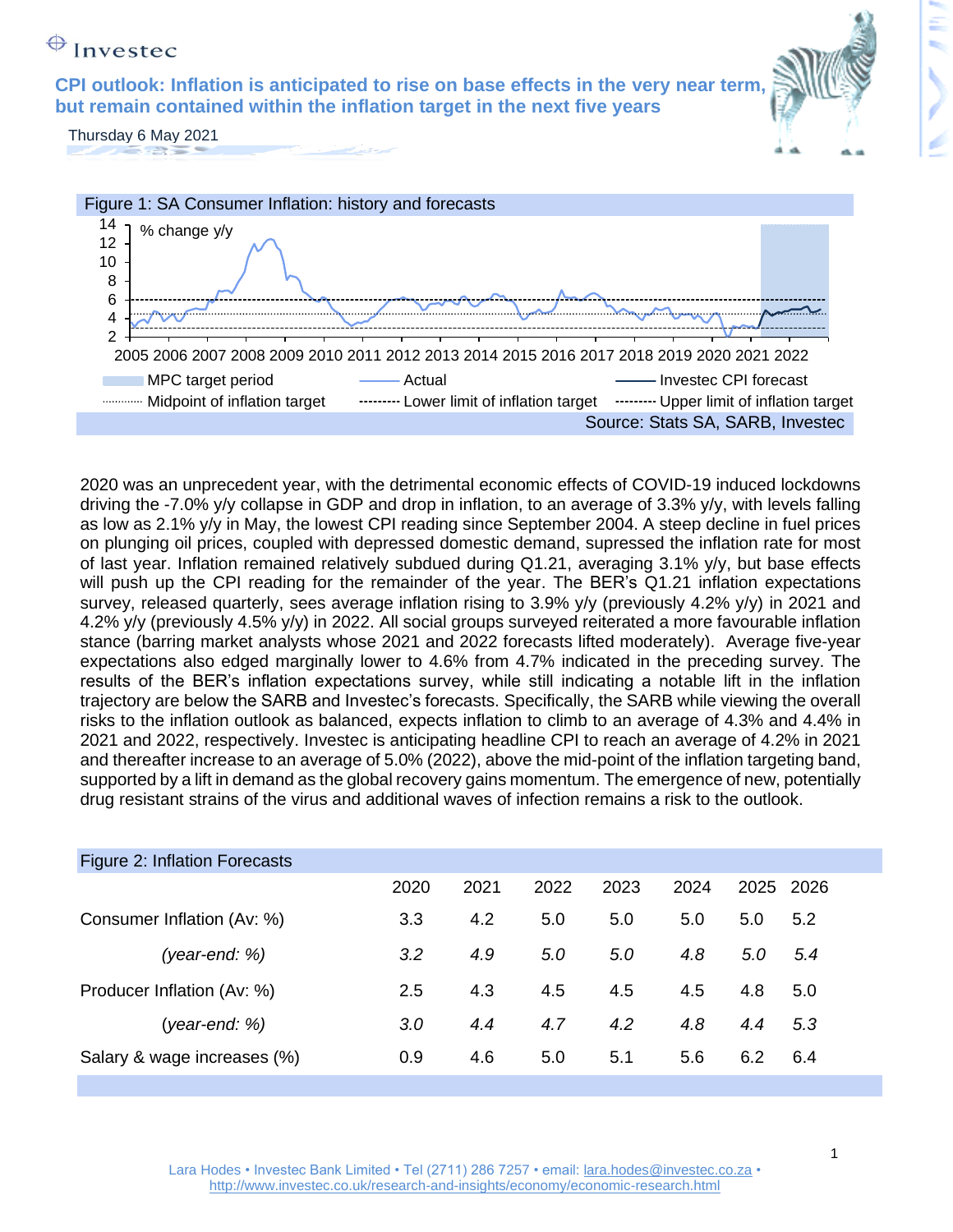**CPI outlook: Inflation is anticipated to rise on base effects in the very near term, but remain contained within the inflation target in the next five years** 



Thursday 6 May 2021



Food inflation which occupies a marked 15.5% weighting in the CPI basket and thus has a significant bearing on the headline CPI outcome is expected to remain relatively contained this year, averaging around 5.0%, according to Agbiz. While food price inflation has experienced some upward pressure since the turn of the year, on the acceleration in agricultural prices, with grains in particular rising notably since Q4.20, "we could see food price inflation decelerating somewhat," in Q2.21, according to Agbiz. This will "primarily be underpinned by grain-related products", with another robust harvest expected for 2020/2021 of around 16.7 million tonnes (Agbiz forecast). Indeed, favorable weather conditions and higher commodities prices "have incentivized farmers to increase plantings in field crops".

Prices of meat and meat products which also make up a notable share of the food basket are expected to remain relatively flat in the near-term, while oils and fats' inflation is likely to benefit from the more favourable exchange rate. Additional fuel price hikes however remain a key upside risk, higher fuel prices would push up transport costs and thus final product prices. Specifically, South Africa's "agricultural commodities and processed food are primarily transported by road".

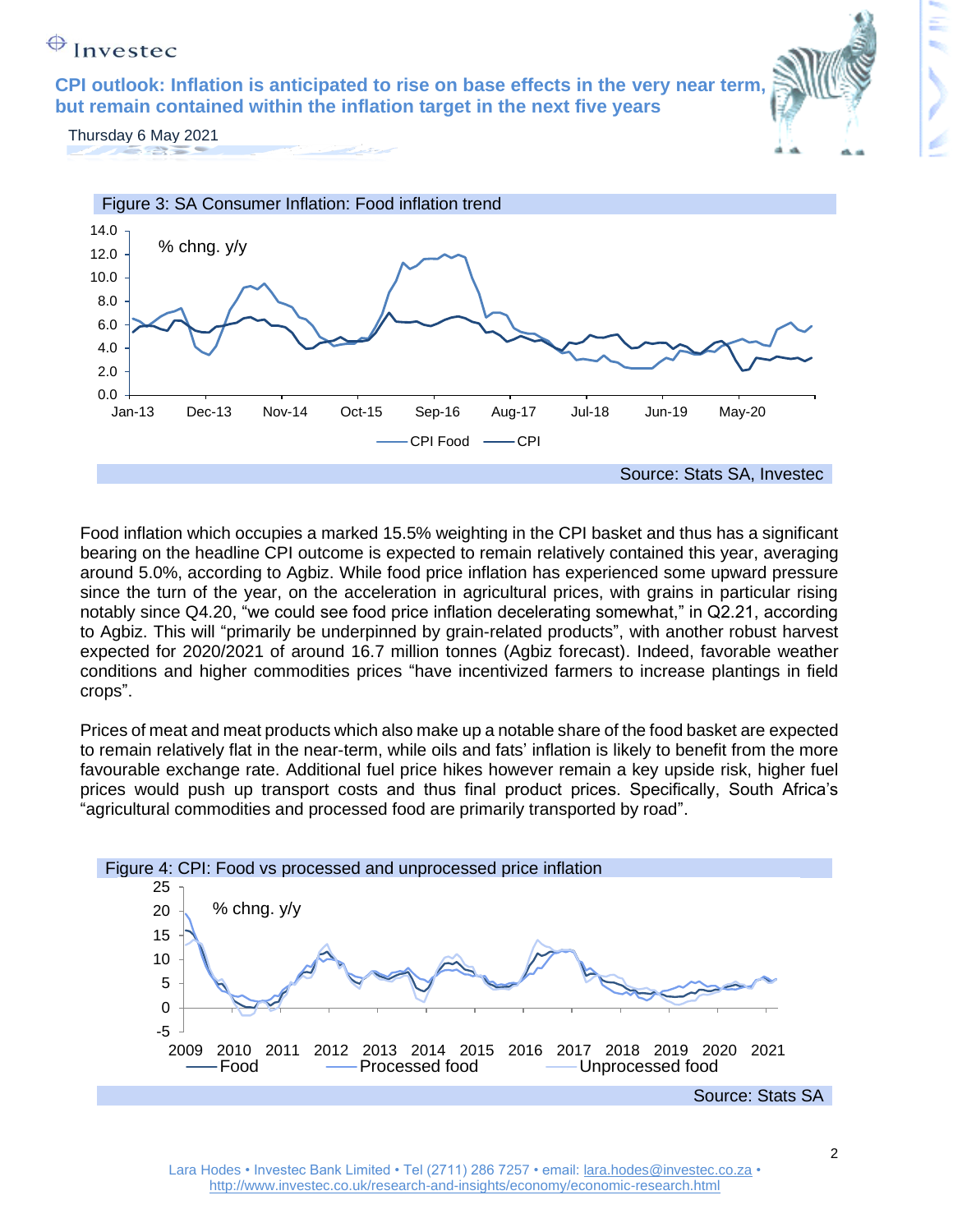**CPI outlook: Inflation is anticipated to rise on base effects in the very near term, but remain contained within the inflation target in the next five years** 

Thursday 6 May 2021



Market expectations of a global recovery, as well as OPEC's aggressive quotas, has supported the rebound in oil prices from lows seen in Q2.20. Fuel price inflation, which aided the suppression of the headline inflation rate for most of last year has moved out of deflationary territory, this following four consecutive months of marked fuel price hikes. Indeed, petrol prices have risen by a combined 296c/litre since the beginning of the year. May saw the announcement of a welcome fuel price cut, although small, aided by the firmer rand, as the oil price has remained largely stable, averaging around US\$66.0/barrel since the beginning of April. Indeed, the domestic currency has gained from the Fed's accommodative monetary policy stance, which has seen financial markets increasingly look to invest in higher yielding assets, with emerging market portfolio assets benefitting from this investment flow, and so emerging market currencies. Additionally, the rand, as a commodity currency has benefitted from the lift in commodity prices, particularly metals. While the domestic currency has appreciated notably from levels recorded last year, it still remains an upside risk to the inflation trajectory as it is highly sensitive to political developments and policy settings both domestically and globally.



3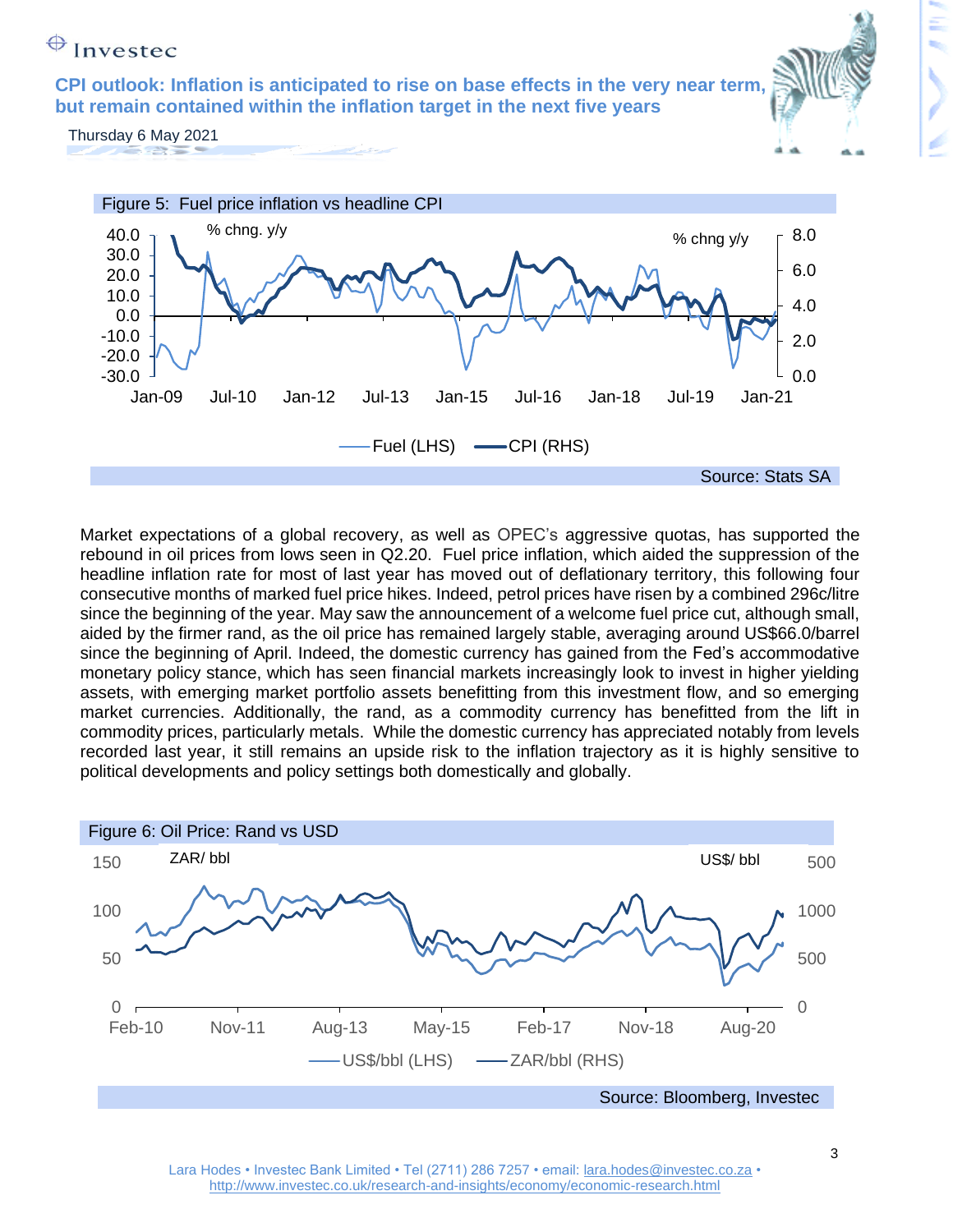**CPI outlook: Inflation is anticipated to rise on base effects in the very near term, but remain contained within the inflation target in the next five years** 

Thursday 6 May 2021



Looking further ahead, renewed risk aversion in world markets, if key risks to the global growth outlook materialise (including new, drug resistant strains of the virus), would leave the rand vulnerable to potential significant outflows. Additionally, further credit rating downgrades remain a significant risk for the currency over the forecast period. In the near term, both Moody's and Fitch have South Africa on a negative outlook, which infers that the next move in an eighteen month to two year period from each of the respective agencies credit ratings on SA's long-term sovereign debt will be a downgrade. While in our base case scenario we do not anticipate a downgrade at the forthcoming country reviews, the rating agencies are expected to monitor the fiscal climate very critically to see if SA's planned debt and deficit projections can be achieved.

In general, headline CPI inflation in SA is also largely driven by the housing and utilities category (electricity and water, municipal rates and taxes and other housing costs), which makes up just under 25% of the index, and this will likely remain the case over the next several years. Aggregate actual rentals and owners' equivalent rent inflation has slid to the sub 1.0% y/y levels from the most recent high of 5.5% y/y in 2017, in turn having a dampening effect on the headline CPI reading. Specifically, while residential property demand has picked up, supported by low interest rates and a shift to a workfrom-home culture, exacerbated by the pandemic, rental demand has eased materially.



Lara Hodes • Investec Bank Limited • Tel (2711) 286 7257 • email: [lara.hodes@investec.co.za](mailto:lara.hodes@investec.co.za) • <http://www.investec.co.uk/research-and-insights/economy/economic-research.html>

4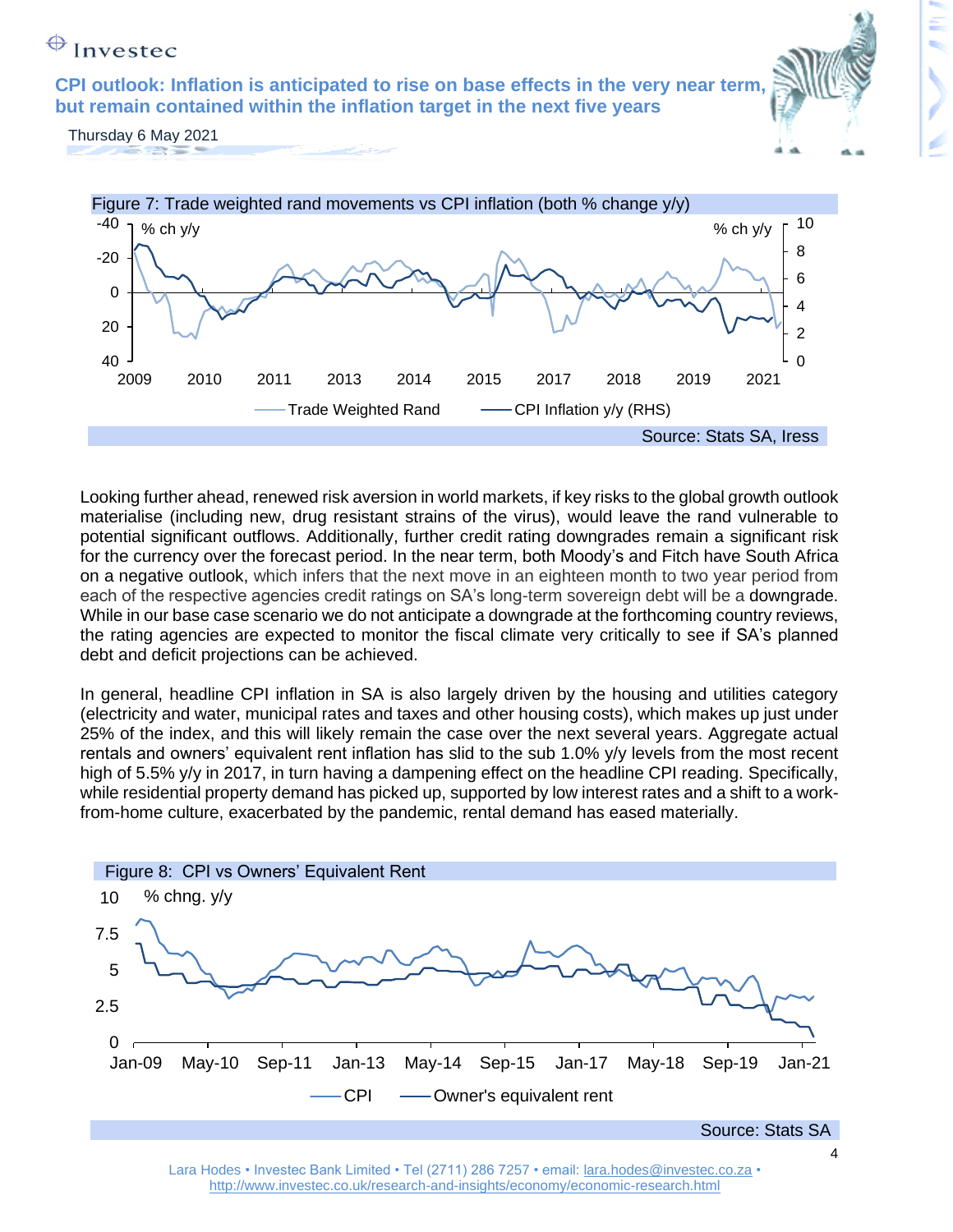**CPI outlook: Inflation is anticipated to rise on base effects in the very near term, but remain contained within the inflation target in the next five years** 



Thursday 6 May 2021



Electricity and water price hikes remain upside risks to the inflation trajectory for the entire five-year forecast period as well and are measured in the month of July each year. Following a relatively modest 6.9% tariff increase granted to Eskom by the National Energy Regulatory last year, a high court ruling on the 16 February saw Eskom increasing average tariff prices by 15.63% for the 2021/2022 financial year, as such, the annual contribution from the electricity component to headline CPI is likely to lift. Eskom, which supplies electricity to most of the country has a mounting debt burden and is a major risk to the country's fiscal position and sovereign credit rating. Indeed, Eskom's electricity price increases have exceeded CPI for over a decade, with reliable, cost effective electricity supply essential to the optimal functioning of the economy. At Eskom's State of the system briefing in March, the CEO reiterated that "there will continue to be an electricity supply shortfall of approximately 4,000MW over the next five years". Continued operational challenges, elevated borrowing costs, the inability to retrieve billions owed by municipalities and ongoing vandalism of infrastructure is likely to plague Eskom for years to come. Consequently, notable tariff hikes are likely to continue, further eroding household disposable incomes.

The expected higher trend in CPI inflation from this year out to 2026, and indeed even following on from there, will be underpinned by higher administered price pressures as well as growing demand premised on the strengthening of global and domestic growth as the vaccine rollout gains momentum. Indeed, we are anticipating inflation to average 5.0% between 2022 and 2025, accelerating slightly thereafter to 5.2% in 2026. While this is our base case prediction and is supported by the upwardly revised global growth forecasts of the IMF as well as recently published high frequency data indicators, risks remain. Specifically, mutant strains of the virus, accompanied by additional waves of infection would undermine this scenario, both this year and over the forecast period.

| Figure 10: Inflation expectations $-$ Q1.21 survey results |      |      |      |                           |  |  |  |  |  |  |
|------------------------------------------------------------|------|------|------|---------------------------|--|--|--|--|--|--|
|                                                            | 2021 | 2022 | 2023 |                           |  |  |  |  |  |  |
| <b>Financial Analysts</b>                                  | 4.1  | 4.4  | 4.4  |                           |  |  |  |  |  |  |
| <b>Business</b>                                            | 4.0  | 4.4  | 4.7  |                           |  |  |  |  |  |  |
| <b>Trade Union Movement</b>                                | 3.6  | 3.9  | 4.2  |                           |  |  |  |  |  |  |
| Average                                                    | 3.9  | 4.2  | 4.4  |                           |  |  |  |  |  |  |
|                                                            |      |      |      | S <sub>OM</sub> irca: RFR |  |  |  |  |  |  |

Source: BER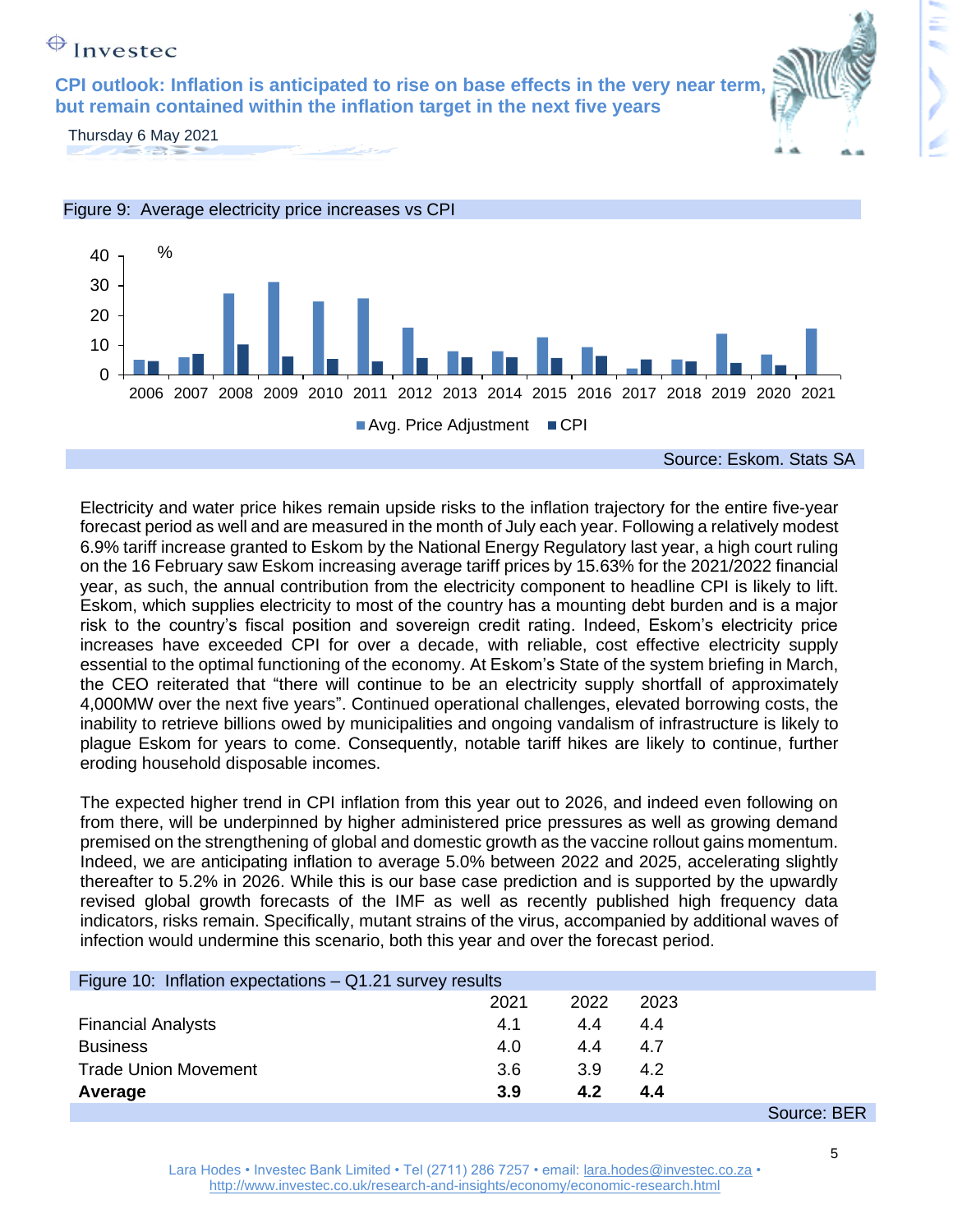**CPI outlook: Inflation is anticipated to rise on base effects in the very near term, but remain contained within the inflation target in the next five years** 



ŧ,

Thursday 6 May 2021



#### Figure 12: Quarterly Inflation Forecasts

|                                       | O1  | 2020 2020<br>Q <sub>2</sub> | Q <sub>3</sub> | Q4          | Q1  | Q <sub>2</sub> | Q <sub>3</sub>  | Q4  | Q1  | Q <sub>2</sub>                        | Q <sub>3</sub> | Q4  |
|---------------------------------------|-----|-----------------------------|----------------|-------------|-----|----------------|-----------------|-----|-----|---------------------------------------|----------------|-----|
| Consumer Inflation (Av: y/y<br>%)     | 4.4 | 2.4                         | 3.1            | 3.2         |     |                | 3.0 4.5 4.5 4.8 |     | 5.1 | 5.2                                   | 4.8            | 5.0 |
| Producer Inflation (Av: y/y)<br>%)    | 4.2 | 0.7                         |                | $2.3$ $2.9$ | 3.8 | 5.1            | 4.3             | 4.3 | 4.4 | 4.3                                   | 4.5 4.6        |     |
| Salary & wage increases<br>$(y/y \%)$ | 44  | $-2.6$                      | 1.0            | 1.0         | 2.8 | 6.2            | 5.5             | 4.0 | 4.7 | 5.3                                   | 4.6 5.3        |     |
|                                       |     |                             |                |             |     |                |                 |     |     | Source: Statistics SA, SARB, Investec |                |     |

| Figure 13: Quarterly Inflation Forecasts |            |                |     |     |                |                 |     |     |     |                                       |                |      |
|------------------------------------------|------------|----------------|-----|-----|----------------|-----------------|-----|-----|-----|---------------------------------------|----------------|------|
|                                          | 2023<br>Q1 | Q <sub>2</sub> | Q3  | Q4  | Q <sub>1</sub> | Q2              | Q3  | Q4  | Q1  | Q <sub>2</sub>                        | Q3             | Q4   |
| Consumer Inflation (Av: y/y<br>%)        | 5.0        | 4.9            | 5.2 | 5.1 |                | $5.0\qquad 5.2$ | 5.0 | 4.7 | 5.2 | 5.0                                   | 5.0            | -4.9 |
| Producer Inflation (Av: y/y<br>%)        | 4.5        | 4.5            | 4.6 | 4.4 |                | 4.1 4.6         | 4.6 | 4.7 | 5.1 | 4.9                                   | 4.8 4.5        |      |
| Salary & wage increases<br>$(y/y \%)$    | 5.2        | 5.4            | 5.0 | 5.0 | 5.1            | 5.4             | 5.7 | 6.1 | 6.2 | 6.2                                   | $6.2\quad 6.2$ |      |
|                                          |            |                |     |     |                |                 |     |     |     | Source: Statistics SA, SARB, Investec |                |      |

| Figure 14: Quarterly Inflation Forecasts |     |     |                           |     |  |                                     |  |
|------------------------------------------|-----|-----|---------------------------|-----|--|-------------------------------------|--|
| Inflation forecasts                      | Q1  | Q2  | 2026 2026 2026 2026<br>Q3 | Q4  |  |                                     |  |
| Consumer Inflation (Av: y/y<br>%         | 5.0 | 5.4 | 5.1                       | 5.3 |  |                                     |  |
| Producer Inflation (Av: y/y<br>%         | 4.7 |     | $5.0$ $4.9$ $5.2$         |     |  |                                     |  |
| Salary & wage increases<br>$(y/y \%)$    | 6.3 | 6.3 | 6.5                       | 6.6 |  |                                     |  |
|                                          |     |     |                           |     |  | Source: Statistics SA SARR Invester |  |

oldiistics SA, SARD, Investe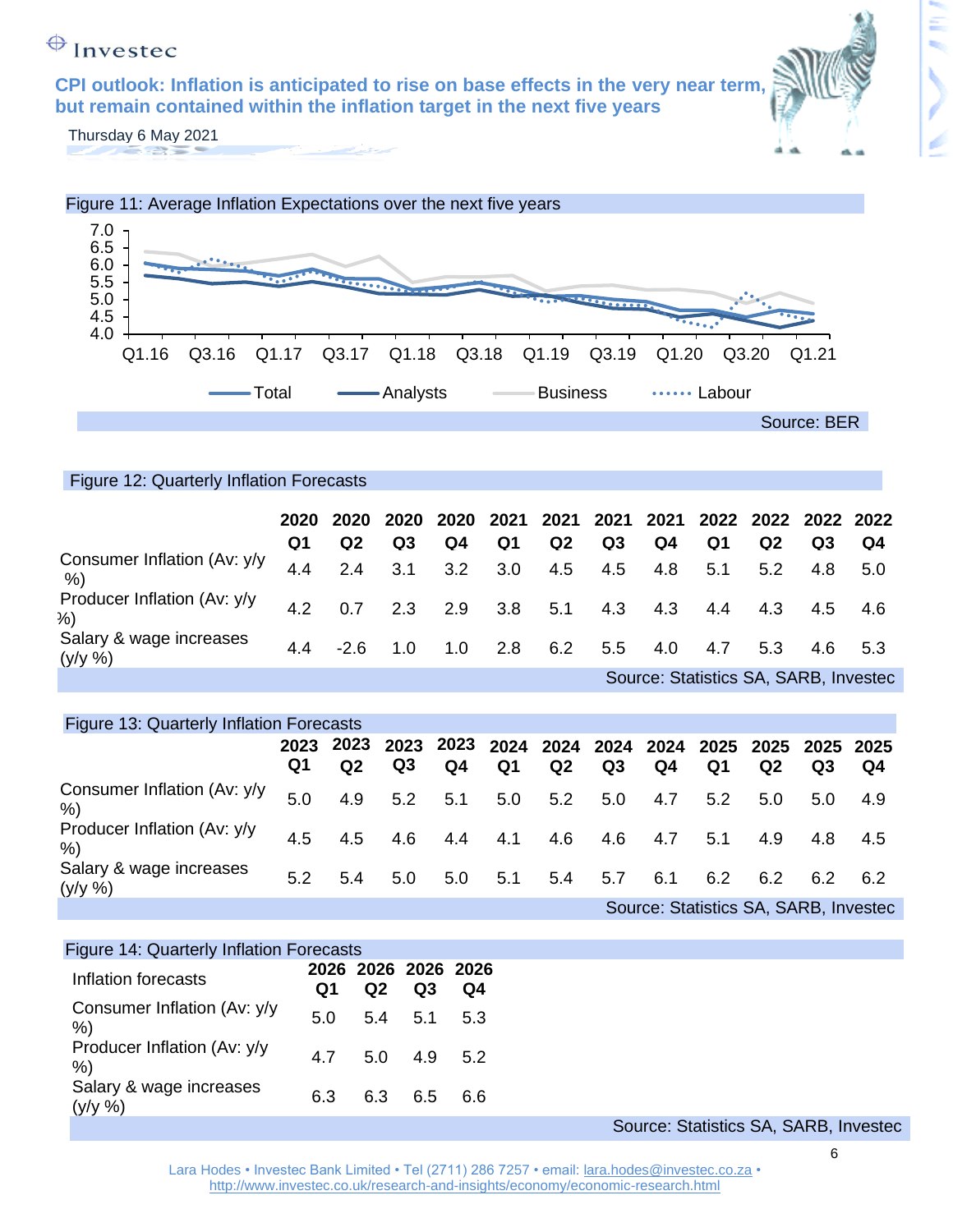**CPI outlook: Inflation is anticipated to rise on base effects in the very near term, but remain contained within the inflation target in the next five years** 



Ξ

×.

Thursday 6 May 2021

#### Figure 15: CPI forecast averages

|                 |             |        |        |                   | Calendar |     |
|-----------------|-------------|--------|--------|-------------------|----------|-----|
| Date            | Index       | Annual |        | Monthly Quarterly | year     |     |
|                 | <b>Base</b> |        |        |                   |          |     |
|                 | 2016        | y/y    | m/m    | y/y               | y/y      |     |
| Jan 2019        | 109.2       | 4.0    | $-0.2$ |                   |          |     |
| Feb 2019        | 110.1       | 4.1    | 0.8    |                   |          |     |
| Mar 2019        | 111.0       | 4.5    | 0.8    | 4.2               |          |     |
| Apr 2019        | 111.7       | 4.4    | 0.6    |                   |          |     |
| May 2019        | 112.0       | 4.5    | 0.3    |                   |          |     |
| <b>Jun 2019</b> | 112.4       | 4.5    | 0.4    | 4.4               |          |     |
| <b>Jul 2019</b> | 112.8       | 4.0    | 0.4    |                   |          |     |
| Aug 2019        | 113.1       | 4.3    | 0.3    |                   |          |     |
| Sep 2019        | 113.4       | 4.1    | 0.3    | 4.1               |          |     |
| Oct 2019        | 113.4       | 3.7    | 0.0    |                   |          |     |
| Nov 2019        | 113.5       | 3.6    | 0.1    |                   |          |     |
| Dec 2019        | 113.8       | 4.0    | 0.3    | 3.7               | 2019     | 4.1 |
| <b>Jan 2020</b> | 114.1       | 4.5    | 0.3    |                   |          |     |
| Feb 2020        | 115.2       | 4.6    | 1.0    |                   |          |     |
| Mar 2020        | 115.6       | 4.1    | 0.3    | 4.4               |          |     |
| Apr 2020        | 115.0       | 3.0    | $-0.5$ |                   |          |     |
| May 2020        | 114.3       | 2.1    | $-0.6$ |                   |          |     |
| <b>Jun 2020</b> | 114.9       | 2.2    | 0.5    | 2.4               |          |     |
| <b>Jul 2020</b> | 116.4       | 3.2    | 1.3    |                   |          |     |
| Aug 2020        | 116.6       | 3.1    | 0.2    |                   |          |     |
| Sep 2020        | 116.8       | 3.0    | 0.2    | 3.1               |          |     |
| Oct 2020        | 117.1       | 3.3    | 0.3    |                   |          |     |
| <b>Nov 2020</b> | 117.1       | 3.2    | 0.0    |                   |          |     |
| Dec 2020        | 117.3       | 3.1    | 0.2    | 3.2               | 2020     | 3.3 |
| Jan 2021        | 117.7       | 3.2    | 0.3    |                   |          |     |
| Feb 2021        | 118.5       | 2.9    | 0.7    |                   |          |     |
| Mar 2021        | 119.3       | 3.2    | 0.5    | 3.1               |          |     |
| Apr 2021        | 119.8       | 4.2    | 0.4    |                   |          |     |
| May 2021        | 119.9       | 4.9    | 0.1    |                   |          |     |
| Jun 2021        | 120.1       | 4.6    | 0.2    | 4.5               |          |     |
| Jul 2021        | 121.5       | 4.3    | 1.1    |                   |          |     |
| Aug 2021        | 121.8       | 4.5    | 0.3    |                   |          |     |
| Sep 2021        | 122.2       | 4.7    | 0.4    | 4.5               |          |     |
| Oct 2021        | 122.5       | 4.6    | 0.2    |                   |          |     |
| <b>Nov 2021</b> | 122.7       | 4.8    | 0.2    |                   |          |     |
| Dec 2021        | 123.0       | 4.8    | 0.2    | 4.8               | 2021     | 4.2 |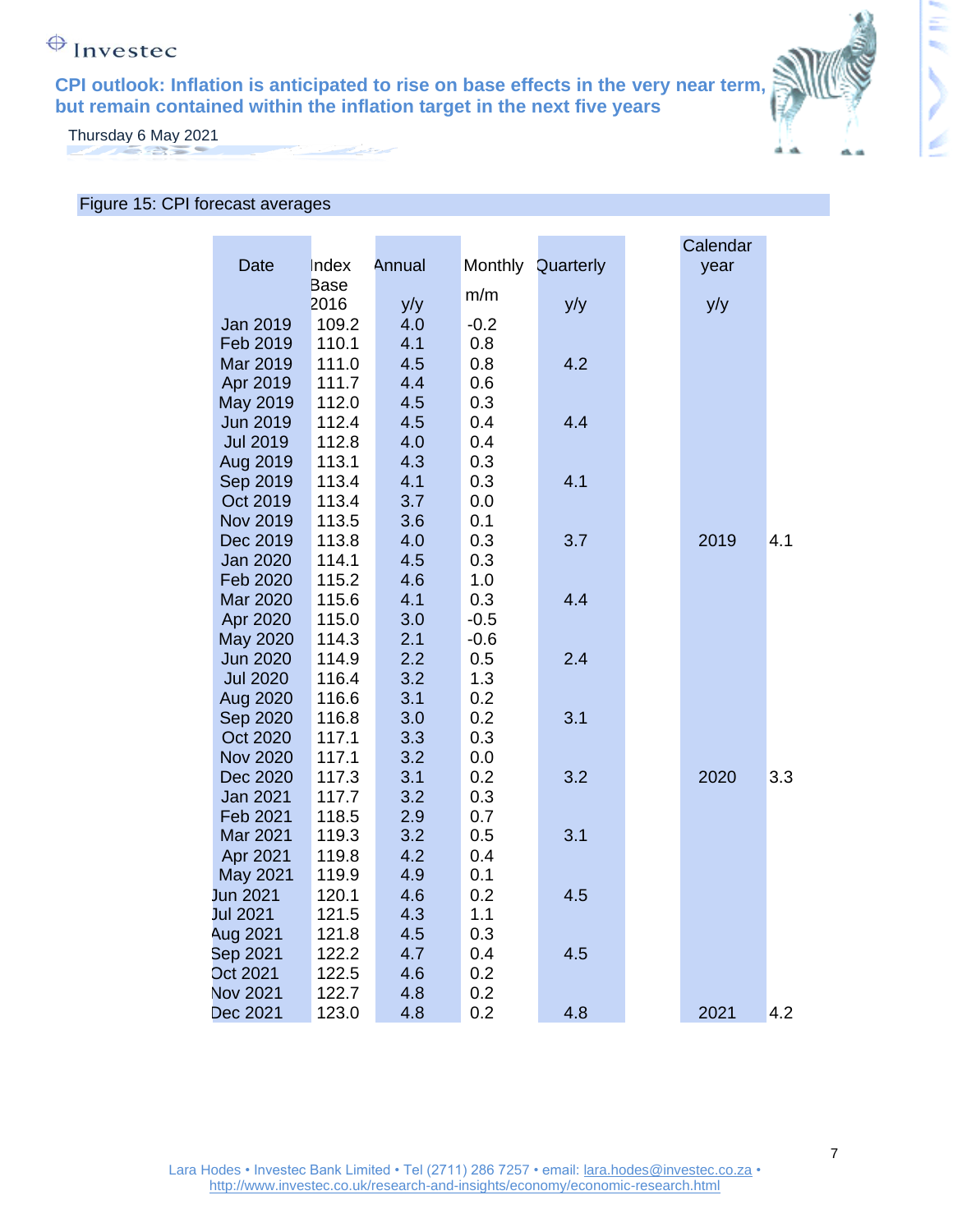**CPI outlook: Inflation is anticipated to rise on base effects in the very near term, but remain contained within the inflation target in the next five years** 



Ξ

ŧ,

Thursday 6 May 2021

#### Figure 15: CPI forecast averages

|                 |       |        |     |                   | Calendar |     |
|-----------------|-------|--------|-----|-------------------|----------|-----|
| Date            | Index | Annual |     | Monthly Quarterly | year     |     |
|                 | Base  |        | m/m |                   |          |     |
|                 | 2016  | y/y    |     | y/y               | y/y      |     |
| Jan 2022        | 123.6 | 5.0    | 0.5 |                   |          |     |
| Feb 2022        | 124.5 | 5.0    | 0.7 |                   |          |     |
| <b>Mar 2022</b> | 125.2 | 5.0    | 0.6 | 5.0               |          |     |
| Apr 2022        | 125.7 | 5.0    | 0.4 |                   |          |     |
| <b>May 2022</b> | 126.1 | 5.2    | 0.3 |                   |          |     |
| Jun 2022        | 126.5 | 5.3    | 0.3 | 5.1               |          |     |
| Jul 2022        | 127.2 | 4.7    | 0.6 |                   |          |     |
| Aug 2022        | 127.6 | 4.7    | 0.3 |                   |          |     |
| Sep 2022        | 128.1 | 4.8    | 0.4 | 4.8               |          |     |
| <b>Oct 2022</b> | 128.6 | 5.0    | 0.4 |                   |          |     |
| <b>Nov 2022</b> | 128.9 | 5.0    | 0.2 |                   |          |     |
| Dec 2022        | 129.1 | 5.0    | 0.2 | 5.0               | 2022     | 5.0 |
| Jan 2023        | 129.8 | 5.0    | 0.5 |                   |          |     |
| Feb 2023        | 130.6 | 4.9    | 0.6 |                   |          |     |
| <b>Mar 2023</b> | 131.5 | 5.0    | 0.7 | 5.0               |          |     |
| Apr 2023        | 132.0 | 5.0    | 0.4 |                   |          |     |
| May 2023        | 132.3 | 4.9    | 0.2 |                   |          |     |
| Jun 2023        | 132.5 | 4.8    | 0.2 | 4.9               |          |     |
| Jul 2023        | 133.9 | 5.2    | 1.0 |                   |          |     |
| <b>Aug 2023</b> | 134.3 | 5.2    | 0.3 |                   |          |     |
| Sep 2023        | 134.8 | 5.2    | 0.4 | 5.2               |          |     |
| Oct 2023        | 135.2 | 5.1    | 0.3 |                   |          |     |
| <b>Nov 2023</b> | 135.5 | 5.1    | 0.2 |                   |          |     |
| Dec 2023        | 135.6 | 5.0    | 0.1 | 5.1               | 2023     | 5.0 |
| Jan 2024        | 136.3 | 5.0    | 0.5 |                   |          |     |
| Feb 2024        | 137.1 | 5.0    | 0.6 |                   |          |     |
| <b>Mar 2024</b> | 138.1 | 5.0    | 0.7 | 5.0               |          |     |
| Apr 2024        | 138.8 | 5.1    | 0.5 |                   |          |     |
| May 2024        | 139.2 | 5.2    | 0.3 |                   |          |     |
| Jun 2024        | 139.5 | 5.2    | 0.2 | 5.2               |          |     |
| Jul 2024        | 140.6 | 5.0    | 0.8 |                   |          |     |
| Aug 2024        | 141.0 | 5.0    | 0.3 |                   |          |     |
| Sep 2024        | 141.4 | 4.9    | 0.3 | 5.0               |          |     |
| Oct 2024        | 141.6 | 4.7    | 0.1 |                   |          |     |
| <b>Nov 2024</b> | 142.0 | 4.8    | 0.3 |                   |          |     |
| Dec 2024        | 142.1 | 4.8    | 0.1 | 4.7               | 2024     | 5.0 |

Source: Stats SA, Investec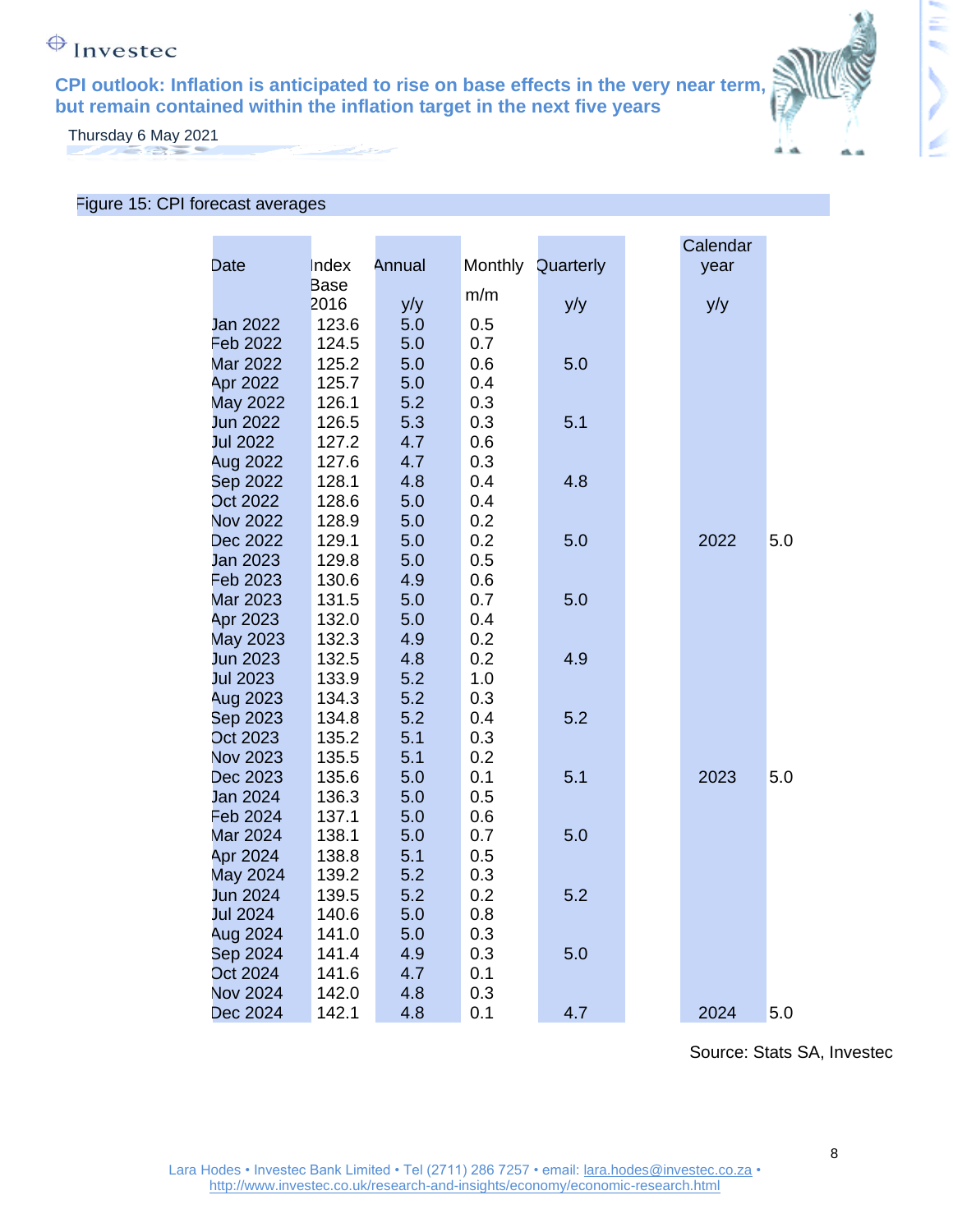**CPI outlook: Inflation is anticipated to rise on base effects in the very near term, but remain contained within the inflation target in the next five years** 



Thursday 6 May 2021  $\sim$   $\sim$ 

Important Disclaimer – please read

For the purposes of this disclaimer, Investec shall include Investec Bank Limited, its ultimate holding company, a subsidiary (or a subsidiary of a subsidiary) of that entity, a holding company of that entity or any other subsidiary of that holding company, and any affiliated entity of any such entities. "Investec Affiliates" shall mean any directors, officers, representatives, employees, advisers or agents of any part of Investec.

The information and materials presented in this report are provided to you solely for general information and should not be considered as an offer or solicitation of an offer to sell, buy or subscribe to any securities or any derivative instrument or any other rights pertaining thereto.

The information in this report has been compiled from sources believed to be reliable, but neither Investec nor any Investec Affiliates accept liability for any loss arising from the use hereof or makes any representations as to its accuracy and completeness. Any opinions, forecasts or estimates herein constitute a judgement as at the date of this report. There can be no assurance that future results or events will be consistent with any such opinions, forecasts or estimates. Past performance should not be taken as an indication or guarantee of future performance, and no representation or warranty, express or implied is made regarding future performance. The information in this report and the report itself is subject to change without notice. This report as well as any other related documents or information may be incomplete, condensed and/or may not contain all material information concerning the subject of the report; its accuracy cannot be guaranteed. There is no obligation of any kind on Investec or any Investec Affiliates to update this report or any of the information, opinions, forecasts or estimates contained herein.

Investec (or its directors, officers or employees) may, to the extent permitted by law, own or have a position or interest in the financial instruments or services referred to herein, and may add to or dispose of any such position or may make a market or act as a principal in any transaction in such financial instruments. Investec (or its directors, officers or employees) may, to the extent permitted by law, act upon or use the information or opinions presented herein, or research or analysis on which they are based prior to the material being published. Investec may have issued other reports that are inconsistent with, and reach different conclusions from, the information presented in this report. Those reports reflect the different assumptions, views and analytical methods of the analysts who prepared them. The value of any securities or financial instruments mentioned in this report can fall as well as rise. Foreign currency denominated securities and financial instruments are subject to fluctuations in exchange rates that may have a positive or adverse effect on the value, price or income of such securities or financial instruments. Certain transactions, including those involving futures, options and other derivative instruments, can give rise to substantial risk and are not suitable for all investors.

This report does not contain advice, except as defined by the Corporations Act 2001 (Australia). Specifically, it does not take into account the objectives, financial situation or needs of any particular person. Investors should not do anything or forebear to do anything on the basis of this report. Before entering into any arrangement or transaction, investors must consider whether it is appropriate to do so based on their personal objectives, financial situation and needs and seek financial advice where needed.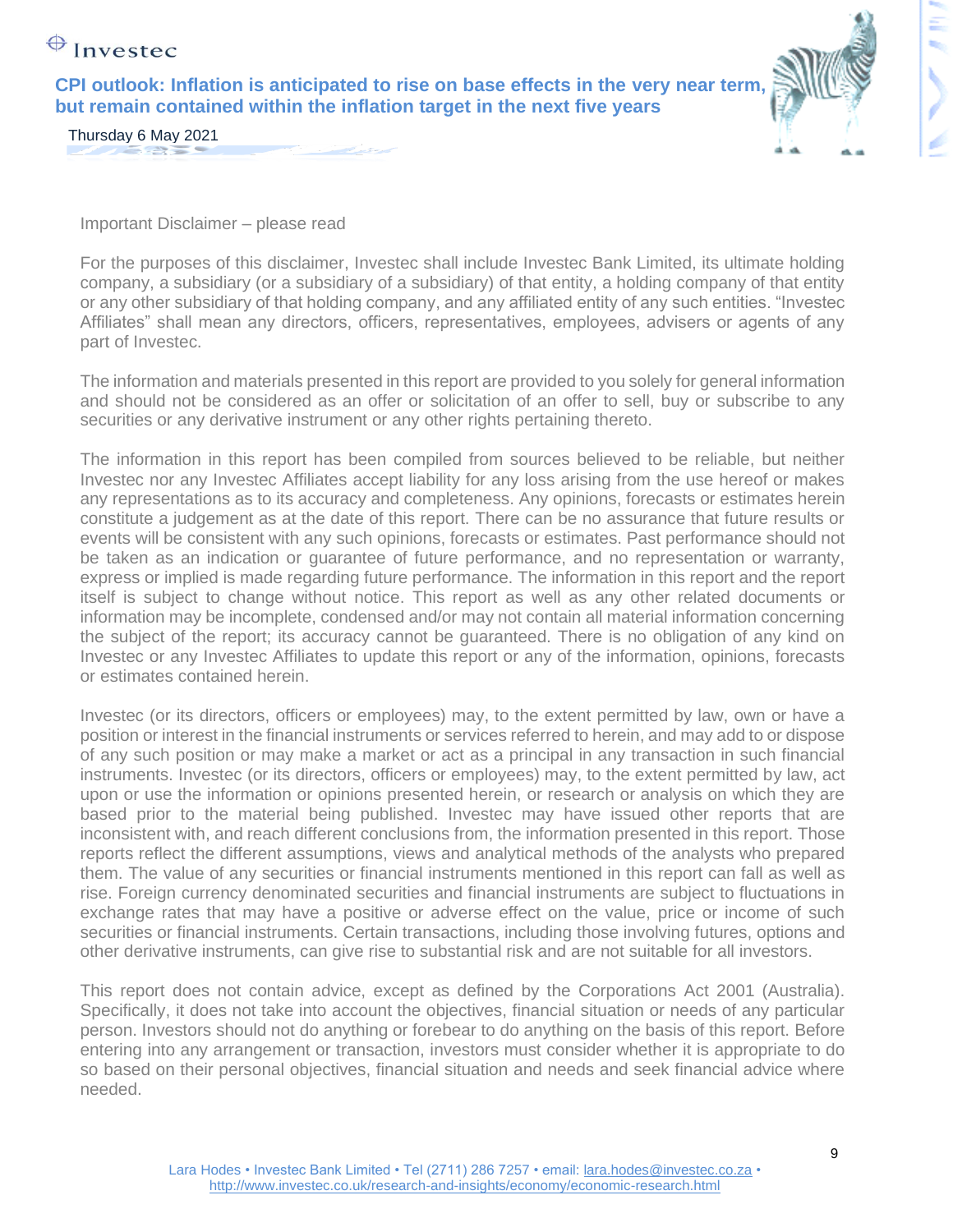### **CPI outlook: Inflation is anticipated to rise on base effects in the very near term, but remain contained within the inflation target in the next five years**

#### Thursday 6 May 2021

No representation or warranty, express or implied, is or will be made in relation to, and no responsibility or liability is or will be accepted by Investec or any Investec Affiliates as to, or in relation to, the accuracy, reliability, or completeness of the contents of this report and each entity within Investec (for itself and on behalf of all Investec Affiliates) hereby expressly disclaims any and all responsibility or liability for the accuracy, reliability and completeness of such information or this research report generally.

The securities or financial instruments described herein may not have been registered under the US Securities Act of 1933, and may not be offered or sold in the United States of America or to US persons unless they have been registered under such Act, or except in compliance with an exemption from the registration requirements of such Act. US entities that are interested in trading securities listed in this report should contact a US registered broker dealer.

For readers of this report in South Africa: this report is produced by Investec Bank Limited, an authorised financial services provider and a member of the JSE Limited.

For readers of this report in United Kingdom and Europe: this report is produced by Investec Bank Plc ("IBP") and was prepared by the analyst named in this report. IBP is authorised by the Prudential Regulation Authority and regulated by the Financial Conduct Authority and the Prudential Regulation Authority and is a member of the London Stock Exchange. This report is not intended for retail clients and may only be issued to professional clients and eligible counterparties, and investment professionals as described in S19 of the Financial Services and Markets Act 2000 (Financial Promotions) Order 2005.

For readers of this report in Ireland: this report is produced by Investec Bank plc (Irish Branch) and was prepared by the analyst named in this report. Investec Bank plc (Irish Branch) is authorised by the Prudential Regulation Authority in the United Kingdom and is regulated by the Central Bank of Ireland for conduct of business rules.

For readers of this report in Australia: this report is issued by Investec Australia Limited, holder of Australian Financial Services License No. 342737 only to 'Wholesale Clients' as defined by S761G of the Corporations Act 2001.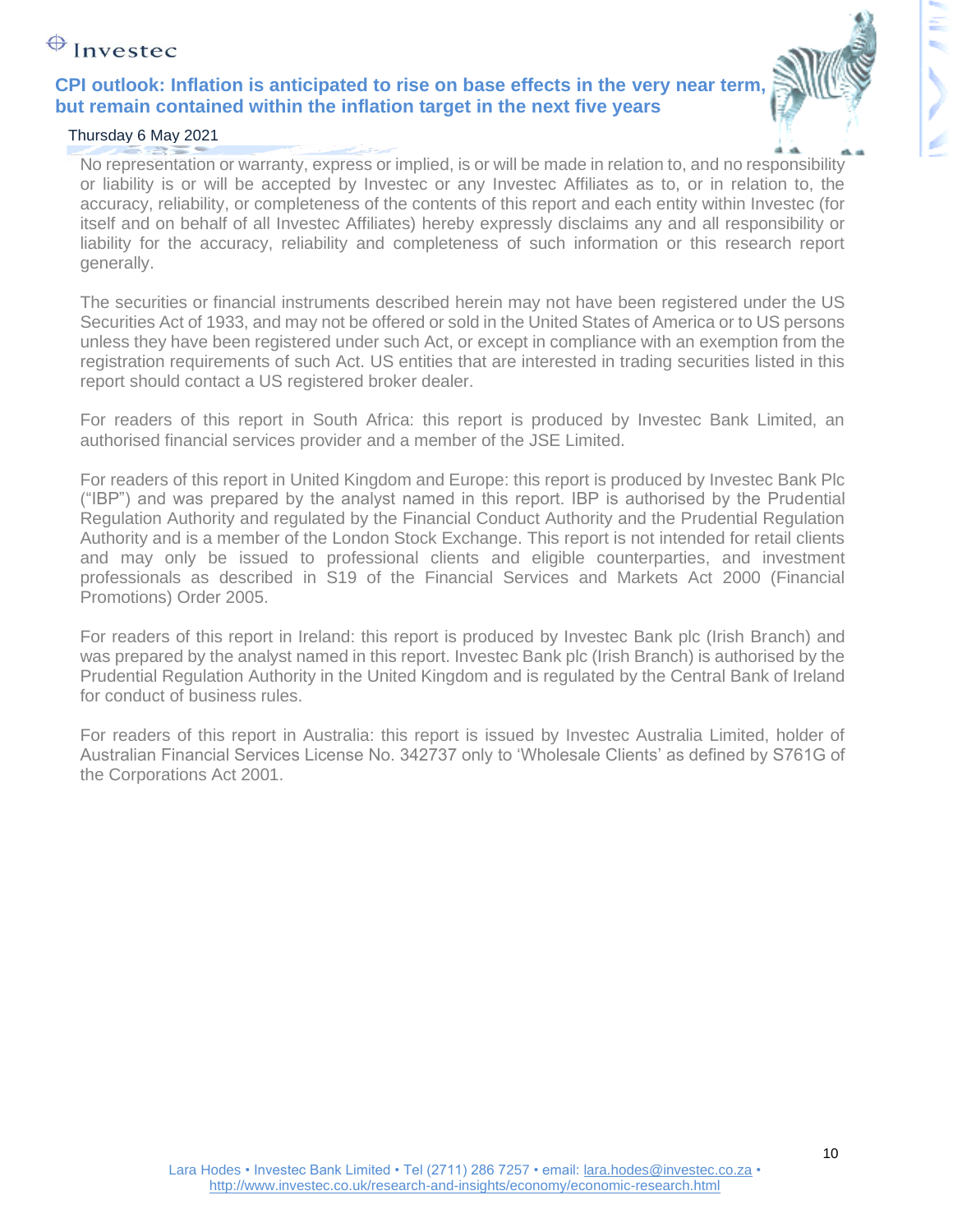**CPI outlook: Inflation is anticipated to rise on base effects in the very near term, but remain contained within the inflation target in the next five years** 



ŧ,

Thursday 6 May 2021  $\sim$   $^{13}$ 

For readers of this report in Hong Kong: this report is distributed in Hong Kong by Investec Capital Asia Limited, a Securities and Futures Commission licensed corporation (Central Entity Number AFT069) and is intended for distribution to professional investors (as defined in the Securities and Futures Ordinance (Chapter 571 of the Laws of Hong Kong)) only. This report is personal to the recipient and any unauthorised use, redistribution, retransmission or reprinting of this report (whether by digital, mechanical or other means) is strictly prohibited.

For readers of this report in India: this report is issued by Investec Capital Services (India) Private Limited which is registered with the Securities and Exchange Board of India.

For readers of this report in Singapore: this report is produced by IBP and issued and distributed in Singapore through Investec Singapore Pte. Ltd. ("ISPL"), an exempt financial adviser which is regulated by the Monetary Authority of Singapore as a capital markets services licence holder. This material is intended only for, and may be issued and distributed in Singapore only to, accredited investors and institutional investors, as defined in Section 4A of the Securities and Futures Act, Cap. 289 ("SFA"). This material is not intended to be issued or distributed to any retail or other investors. ISPL may distribute reports produced by its respective foreign entities, affiliates or other foreign research houses pursuant to an arrangement under Regulation 32C of the Financial Advisers Regulations. Singapore recipients of this document should contact ISPL at the above address in respect of any matters arising from, or in connection with, this report.

For readers of this report in Canada: this report is issued by IBP, and may only be issued to persons in Canada who are able to be categorised as a "permitted client" under National Instrument 31-103 Registration Requirements and Exemptions or to any other person to whom this report may be lawfully directed. This report may not be relied upon by any person other than the intended recipient.

The distribution of this document in other jurisdictions may be prohibited by rules, regulations and/or laws of such jurisdiction. Any failure to comply with such restrictions may constitute a violation of United States securities laws or the laws of any such other jurisdiction.

This report may have been issued to you by one entity within Investec in the fulfilment of another Investec entity's agreement to do so. In doing so, the entity providing the research is in no way acting as agent of the entity with whom you have any such agreement and in no way is standing as principal or a party to that arrangement.

This publication is confidential for the information of the addressee only and may not be reproduced in whole or in part, copies circulated, or disclosed to another party, without the prior written consent of an entity within Investec. Securities referred to in this report may not be eligible for sale in those jurisdictions where an entity within Investec is not authorised or permitted by local law to do so. In the event that you contact any representative of Investec in connection with receipt of this report, including any analyst, you should be advised that this disclaimer applies to any conversation or correspondence that occurs as a result, which is also engaged in by Investec and any relevant Investec Affiliate solely for the purposes of providing general information only. Any subsequent business you choose to transact shall be subject to the relevant terms thereof. We may monitor e-mail traffic data and the content of email. Calls may be monitored and recorded. Investec does not allow the redistribution of this report to non-professional investors or persons outside the jurisdictions referred to above and Investec cannot be held responsible in any way for third parties who effect such redistribution or recipients thereof. © 2019